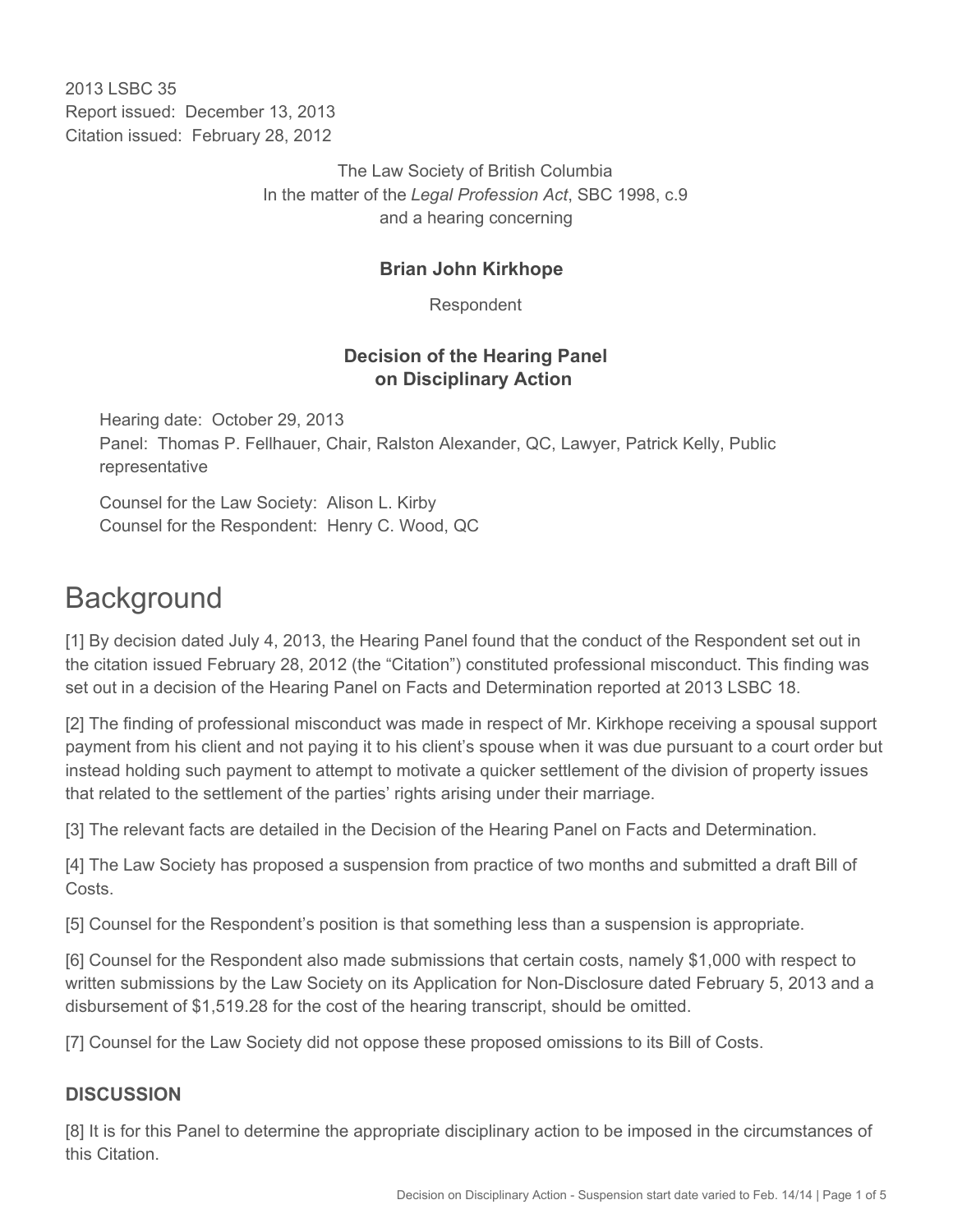[9] The Panel considered the oral and written submissions of counsel for the Law Society and the oral submissions of counsel for the Respondent.

[10] The Panel was also provided with the opportunity to hear directly from the Respondent, to ask the Respondent questions, and to hear his responses.

[11] The mandate of the Law Society is to protect the public interest in the administration of justice. The authority to discipline members for professional misconduct is set out in s. 38 of the *Legal Profession Act* and Rule 4-35(1)(b) of the Law Society Rules.

[12] The Panel was directed to the factors set out in the *Law Society of BC v. Ogilvie*, 1999 LSBC 17 ("Ogilvie") and the recent decision of the review panel in the *Law Society of BC v. Lessing*, 2013 LSBC 29 ("Lessing").

[13] The hearing panel in Ogilvie set out a number of appropriate factors to be taken into account that are worth repeating here (from paragraph 10 of Ogilvie). While no list of appropriate factors to be taken into account can be considered exhaustive or appropriate in all cases, the following might be said to be worthy of general consideration in disciplinary dispositions:

- (a) the nature and gravity of the conduct proven;
- (b) the age and experience of the respondent;
- (c) the previous character of the respondent, including details of prior discipline;
- (d) the impact upon the victim;
- (e) the advantage gained, or to be gained, by the respondent;
- (f) the number of times the offending conduct occurred;

(g) whether the respondent has acknowledged the misconduct and taken steps to disclose and redress the wrong and the presence or absence of other mitigating circumstances;

- (h) the possibility of remediating or rehabilitating the respondent;
- (i) the impact upon the respondent of criminal or other sanctions or penalties;
- (j) the impact of the proposed penalty on the respondent;
- (k) the need for specific and general deterrence;
- (l) the need to ensure the public's confidence in the integrity of the profession; and
- (m) the range of penalties imposed in similar cases.

[14] The review panel in Lessing noted that not all the Ogilvie factors would come into play in all cases and the weight given to these factors would vary from case to case.

[15] In considering the Ogilvie factors, we note the following:

#### **The nature and gravity of the conduct proven**

The Respondent participated in a strategy that resulted in a breach of a court order. The Respondent was well aware of the court order as he participated in the court hearing where the order was made. Compliance with court orders is fundamental to the administration of justice, and failure to uphold a court order is a serious matter. As a result, we consider this to be an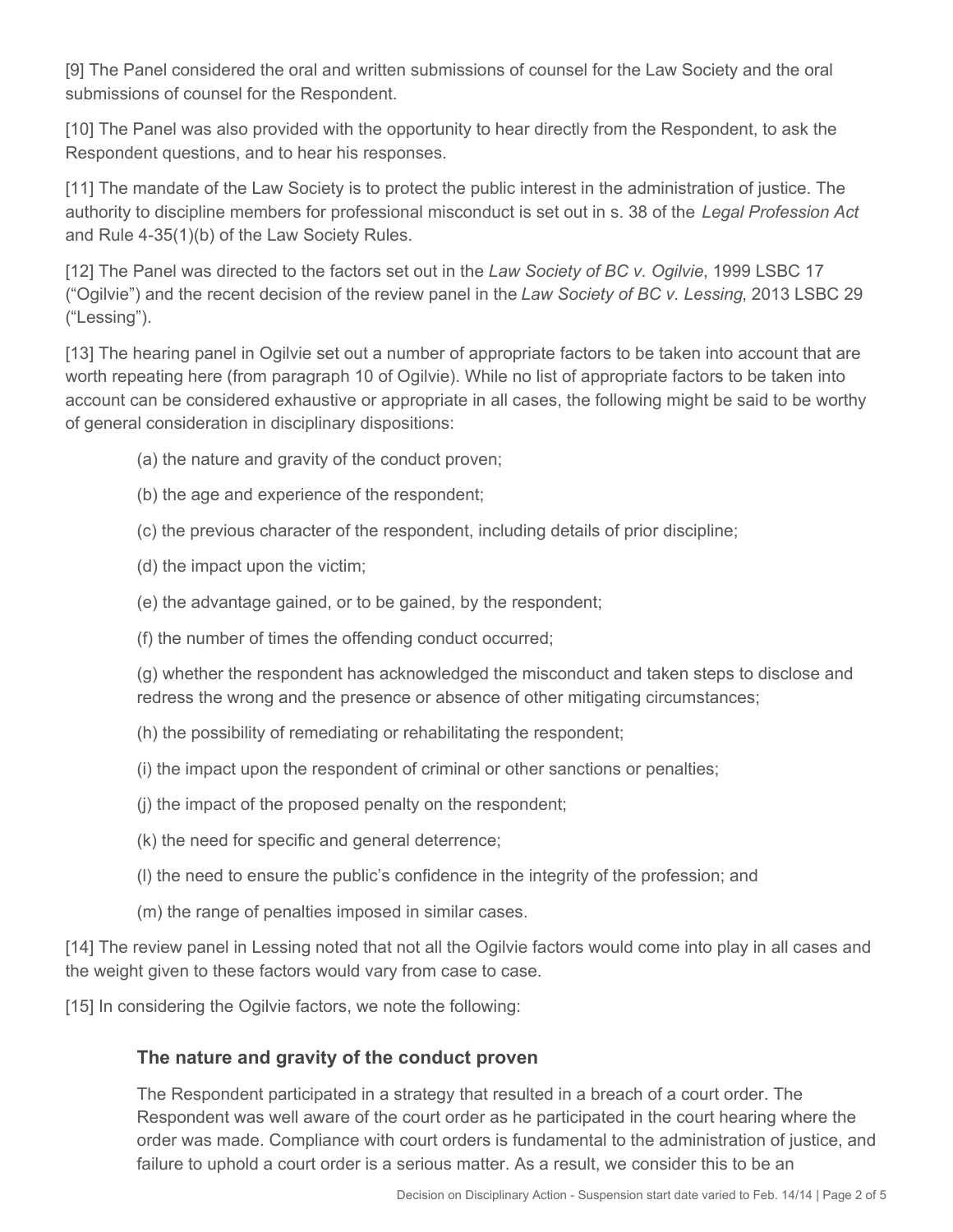aggravating factor.

## **The age and experience of the Respondent**

The Respondent has been practising for over 23 years and is very experienced in family law matters and civil litigation generally. We consider this to be an aggravating factor.

## **The previous character of the Respondent including details of prior discipline**

The Respondent has two prior citations. In September of 2004, there was a finding of professional misconduct for the Respondent's conduct in receiving and using an illegally intercepted privileged communication. In October of 2010, there was a finding of professional misconduct for the Respondent's conduct in causing and permitting the execution and registration of a mortgage against his client's matrimonial home for the purpose of securing his legal fees when he ought to have known that the registration of the mortgage was in violation of a court order. We consider these two prior findings of professional misconduct to be an aggravating factor.

# **The impact upon the victim**

The Respondent's conduct occurred in the context of a contested family matter. The spouse of the Respondent's client (the "Complainant") was entitled to monthly spousal maintenance. The Complainant lodged a complaint with the Law Society that set out, in part, the impact of the Respondent's behaviour on her. From this, we consider the impact of that behaviour to be an aggravating factor.

### **The advantage gained or to be gained by the Respondent**

The Respondent has admitted that he participated in this strategy with the hope that it would motivate the Complainant and her legal counsel to speed up the process of a division of property and resolution of the other issues in dispute. This was to the benefit of the Respondent and his client. We consider this to be an aggravating factor.

### **The number of times the offending conduct occurred**

The Respondent's behaviour occurred once. After the Respondent was contacted by the Law Society, he immediately ceased his involvement in this strategy. We consider this to be a mitigating factor.

### **Whether the Respondent has acknowledged the misconduct and taken steps to disclose and redress the wrong and the presence or absence of other mitigating circumstances**

The Respondent has acknowledged his misconduct and, as stated above, took quick action to redress the wrong. We consider this to be a mitigating factor.

### **The possibility of remediating or rehabilitating the Respondent**

The Respondent has indicated that he has taken concrete steps to reduce and cease his involvement in disputed family files. The Panel acknowledges that the Respondent appears to be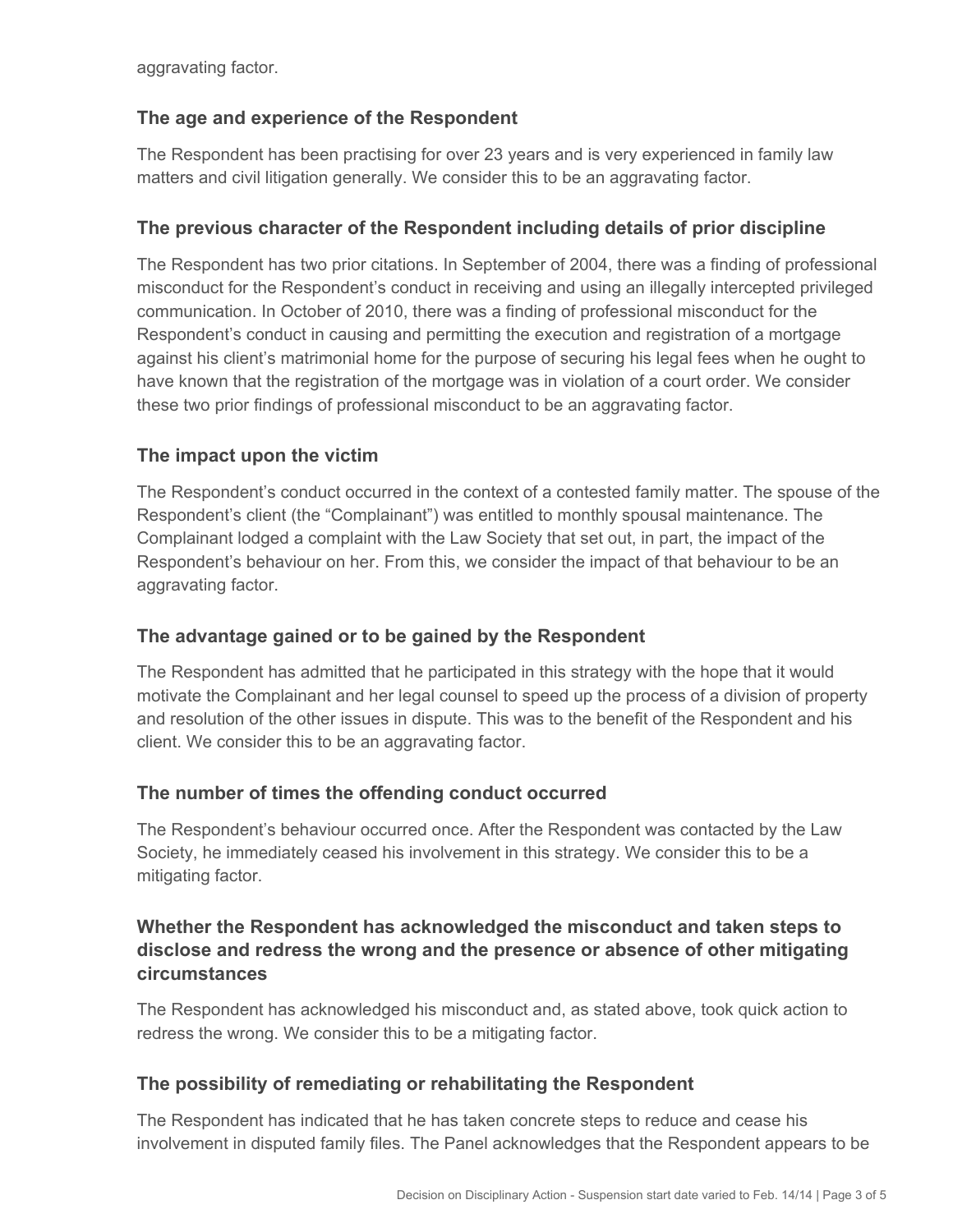sincere in his commitment to taking steps to change his practice; however, we note that the Respondent has had two prior findings of professional misconduct, the most recent of which involved a breach of a court order. That complaint was in progress at the very time the Respondent participated in this breach of a court order. Notwithstanding that the Respondent has provided statements to the Panel that he will change, we recognize that the Respondent had an opportunity to change prior to September, 2010 and chose not to. We consider this to be an aggravating factor.

### **The impact of the proposed penalty on the Respondent**

The Respondent has made submissions as to the negative impact that a suspension would have upon him, his staff, and his clients. The Respondent works in a small office. He has two staff persons who rely upon him for their employment. He has ongoing client commitments, trials, and court appearances already scheduled in December, 2013 and in 2014. A suspension would have a negative impact. We consider this to be a mitigating factor.

#### **The need for specific and general deterrence**

With respect to specific deterrence, as we noted above, previous disciplinary action has not had the desired impact on the Respondent's behaviour. Under the principle of progressive discipline, it appears that his two previous penalties for professional misconduct in the nature of fines have not been effective. With respect to general deterrence, it is the view of this Panel that we must communicate comprehensive condemnation of a strategy that involves a breach of a court order. Therefore, we consider these to be aggravating factors.

#### **The need to ensure the public's confidence in the integrity of the profession**

As mentioned above, the public needs to have confidence that lawyers, as officers of the court, will not only obey court orders but will also not participate in strategies that involve a breach of a court order. The Respondent's conduct undermines the public's confidence in the integrity of the profession. We consider this to be an aggravating factor.

#### **The range of penalties imposed in similar cases**

Counsel for the Law Society provided a case table that outlined the penalties in seven other decisions involving a failure to comply with a court order. The penalties ranged from fines (\$2,500 to \$10,000) to suspensions (one week to two months).

[16] The Panel finds that the consideration of the Ogilvie factors is helpful, but ultimately it is the weighting of each factor that is important, as well as the Panel's general assessment of what is appropriate in these circumstances.

[17] In our view, the overall consideration of the aggravating factors and the mitigating factors suggest that a significant suspension is appropriate. While a significant suspension may have a negative impact on the Respondent's office staff and clients, we are concerned about the gravity of the Respondent's misconduct and his prior disciplinary record. The Panel believes that a suspension of 45 days is appropriate.

### **ORDER**

[18] We order that the Respondent be suspended for a period of 45 days commencing on February 1, 2014.